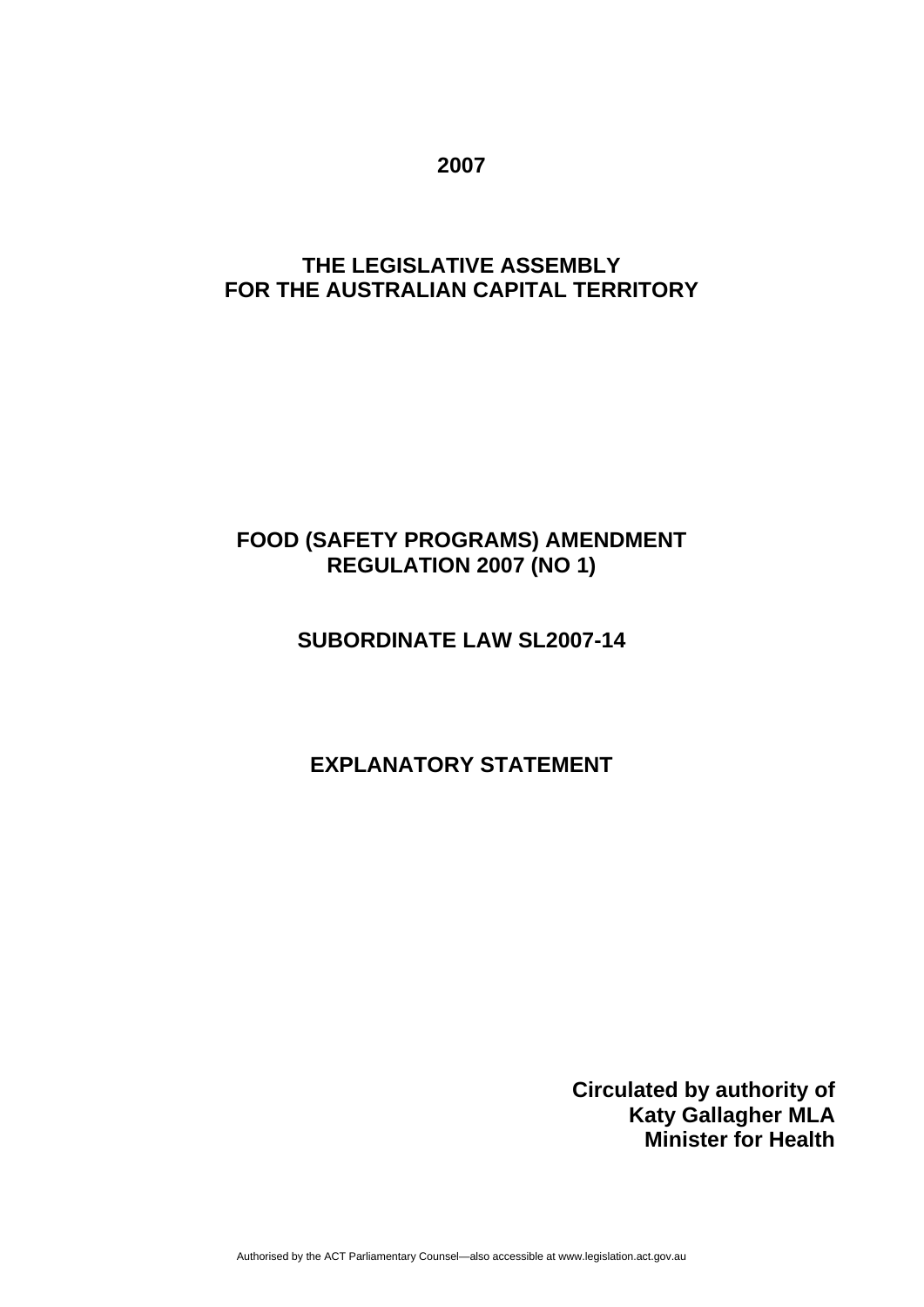## **FOOD (SAFETY PROGRAMS) AMENDMENT REGULATION 2007 (NO 1)**

## **SUBORDINATE LAW SL2007-14**

#### **OUTLINE**

The Australia and New Zealand food standards system is a cooperative arrangement between Australia, New Zealand and the Australian States and Territories to develop and implement uniform food standards.

The *Food Standards Australia New Zealand Act 1991* (Cwlth) establishes the mechanism for the development and variation of joint food regulatory measures. These measures are collected in the *Australia New Zealand Food Standards Code* (the Code).

The Code is a collection of individual food standards. Standards on related matters are grouped together into parts, which in turn are collected together into four chapters. For example, chapter 3 deals with food hygiene issues specific to Australia. New Zealand has its own food hygiene arrangements.

Food standards have the force of law. It is an offence in Australia and New Zealand to supply food that does not comply with relevant food standards.

*Standard 3.2.1 - Food Safety Programs* of the Code enables States and Territories to require food businesses to implement a food safety program based upon the HACCP principles. HACCP is Hazard Analysis and Critical Control Point. These principles ensure ongoing identification and control of hazards in the production, manufacturing and handling of food, rather than relying on end product standards alone. The food safety program is to be implemented and reviewed by the food business, and is subject to periodic audit by a suitably qualified food safety auditor.

The *Food (Safety Programs) Amendment Regulation 2007* amends the *Food Regulation 2002* (Food Regulation) to insert provisions for the operation of food safety programs for food businesses in the ACT characterised as highest risk food businesses.

Section 152 of the *Food Act 2001* authorises the making of a regulation and section 152(2) provides that a regulation may be made for the preparation, carrying out, maintenance and monitoring of food safety programs for food businesses.

#### **NOTES ON SECTIONS**

## **Section 1 – Name of regulation**

The name of the regulation is the *Food (Safety Programs) Amendment Regulation 2007 (No 1*).

## **Section 2 – Commencement**

Section 2 provides that the regulation commences the day after it is notified on the ACT Legislation Register.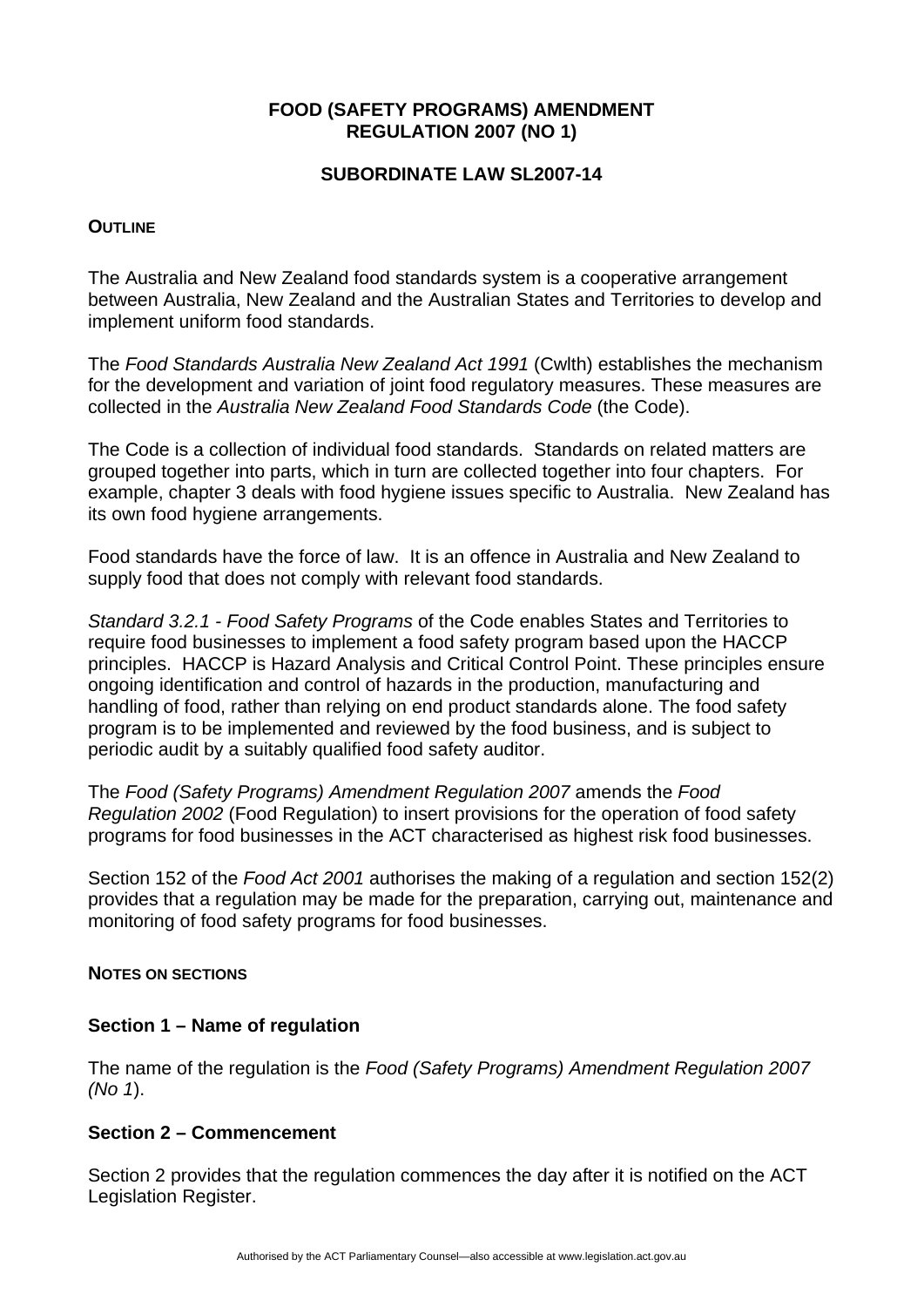## **Section 3 – Legislation amended**

Section 3 provides that the regulation amends the *Food Regulation 2002*.

#### **Section 4 – New sections 2 and 2A**

Section 2 and 2A provide that the dictionary at the end of the regulation is part of the regulation and notes are for information and explanation only.

#### **Section 5 – Sections 2A to 7**

Sections 2A to 7 of the Food Regulation are renumbered as sections 3 to 8.

## **Section 6 – New part 3 Food Safety Programs**

A new Part 3, Food Safety Programs, is inserted.

Sections 9 to 11 contain the provisions relating to the appointment, functions of and reporting requirements for food safety auditors.

Section 9 provides the Chief Health Officer with the power to authorise a Public Health Officer to be a food safety auditor. The Chief Executive appoints Public Health Officers under section 12 of the *Public Health Act 1997.* A Public Health Officer may not perform the function of a food safety auditor unless they are authorised by the Chief Health Officer.

Section 10 outlines the functions and responsibilities of a food safety auditor. A food safety auditor is required to:

- audit the food safety program of a highest risk food business at the frequency required by the Chief Health Officer;
- undertake follow up actions to ensure that any deficiencies identified in the audit are rectified; and
- provide the Chief Health Officer with a report on the outcome of audits or other investigations carried out.

Section 11 provides that a food safety auditor is required to provide the food business with a copy of the food safety program audit report. By providing a copy of the audit report, food businesses will be able to make improvements to their food safety program. The provision also ensures auditors are accountable for the report made.

Section 12 provides the Chief Health Officer with the discretion to determine the frequency at which audits are to be performed. The Chief Health Officer may determine that a particular industry or a food business be audited more or less frequently.

In determining the audit frequency, the Chief Health Officer must consider the risk to public health and may consider the business' food safety program compliance record. Compliance issues may range from whether a food safety program was in place, the nature and content of the program, or whether the food safety program was appropriately accessible. A determination made by the Chief Health Officer is a notifiable instrument.